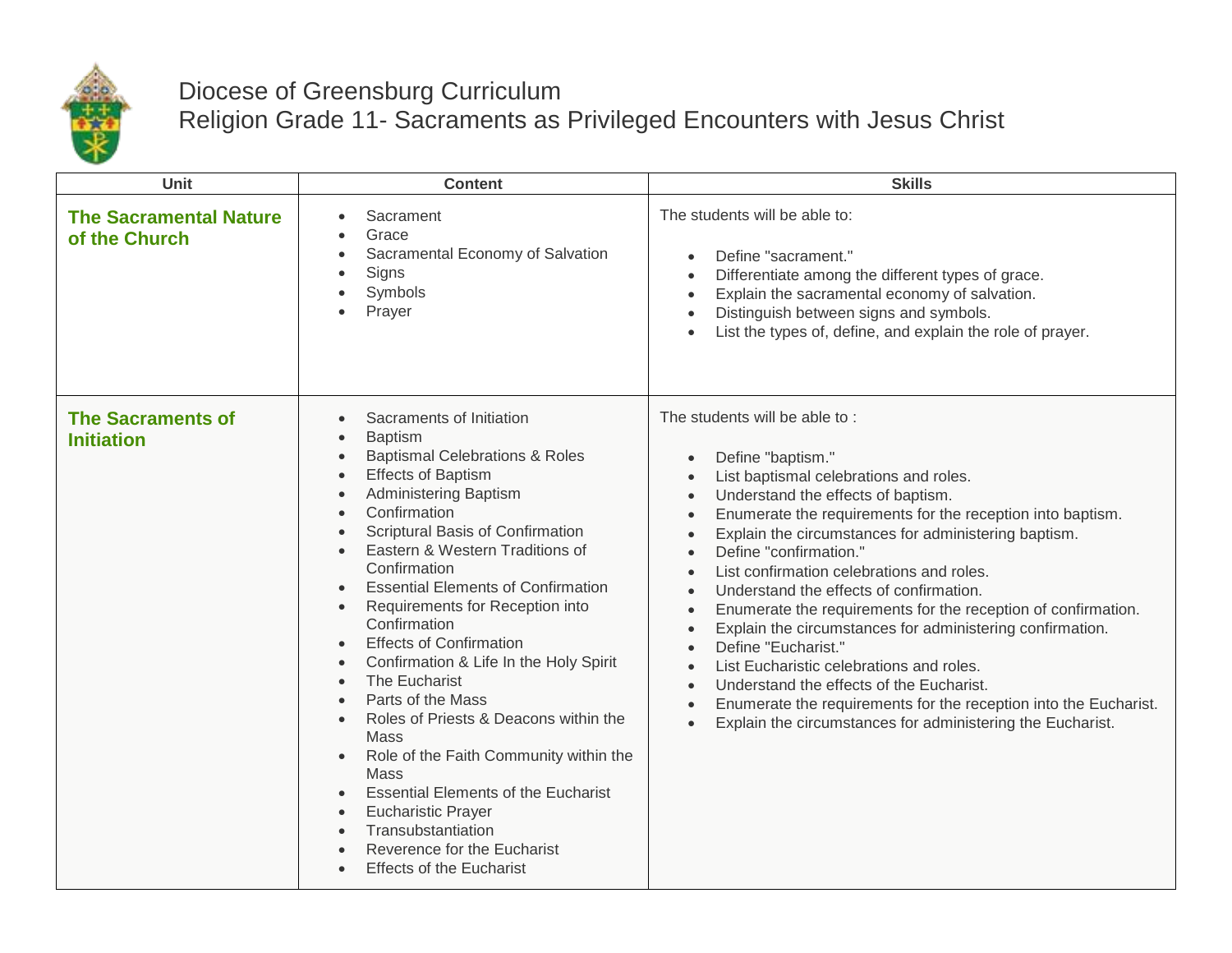| Unit                                                    | <b>Content</b>                                                                                                                                                                                                                                                                                                                                                                                                                                                      | <b>Skills</b>                                                                                                                                                                                                                                                                                                                                                                                                                                                                                                 |
|---------------------------------------------------------|---------------------------------------------------------------------------------------------------------------------------------------------------------------------------------------------------------------------------------------------------------------------------------------------------------------------------------------------------------------------------------------------------------------------------------------------------------------------|---------------------------------------------------------------------------------------------------------------------------------------------------------------------------------------------------------------------------------------------------------------------------------------------------------------------------------------------------------------------------------------------------------------------------------------------------------------------------------------------------------------|
|                                                         | Requirements for Reception of the<br>Eucharist                                                                                                                                                                                                                                                                                                                                                                                                                      |                                                                                                                                                                                                                                                                                                                                                                                                                                                                                                               |
| <b>Sacraments of Healing</b>                            | Penance and Reconciliation<br>Definition<br>$\bullet$<br>Celebration<br>Elements<br>$\bullet$<br><b>Effects</b><br>$\bullet$<br>Requirements<br>$\bullet$<br><b>Ministers</b><br>$\bullet$<br>Implications<br>$\bullet$<br>Living the Sacrament<br>$\bullet$<br>Anointing of the Sick<br>Definition<br>Celebration<br>Elements<br><b>Effects</b><br>Requirements<br><b>Ministers</b><br>$\bullet$<br>Implications<br>$\bullet$<br>Living the Sacrament<br>$\bullet$ | The students will be able to:<br>Define and explain both the Sacrament requirements, ministers,<br>$\bullet$<br>implications, and benefit of Penance and Anointing of the Sick.<br>Understand why both sacraments are labeled as "Sacraments of<br>$\bullet$<br>Healing".<br>Chart and describe the elements of the celebrations as well as<br>$\bullet$<br>their effects, requirements, ministers, implications, and benefits.                                                                               |
| <b>Sacraments at the</b><br><b>Service of Communion</b> | Sacrament of Holy Orders<br>$\bullet$<br>Scriptural Basis for Holy Orders<br><b>Celebration of Ordination</b><br>$\bullet$<br><b>Essential Elements of Holy Orders</b><br>Requirements for Reception of Holy<br>$\bullet$<br>Orders<br>Sacrament of Marriage<br>$\bullet$<br>Scriptural Basis of Marriage<br>$\bullet$<br><b>Essential Elements of Marriage</b><br>$\bullet$                                                                                        | The students will be able to:<br>Define the sacrament of Holy Orders.<br>$\bullet$<br>Explain the Scriptural basis of Holy Orders.<br>List the levels of Ordination.<br>$\bullet$<br>Identify the essential elements of Holy Orders.<br>$\bullet$<br>List the requirements for the reception of Holy Orders.<br>$\bullet$<br>Define the sacrament of Marriage.<br>$\bullet$<br>Identify the essential elements of Marriage.<br>$\bullet$<br>List the requirements for the reception of Marriage.<br>$\bullet$ |